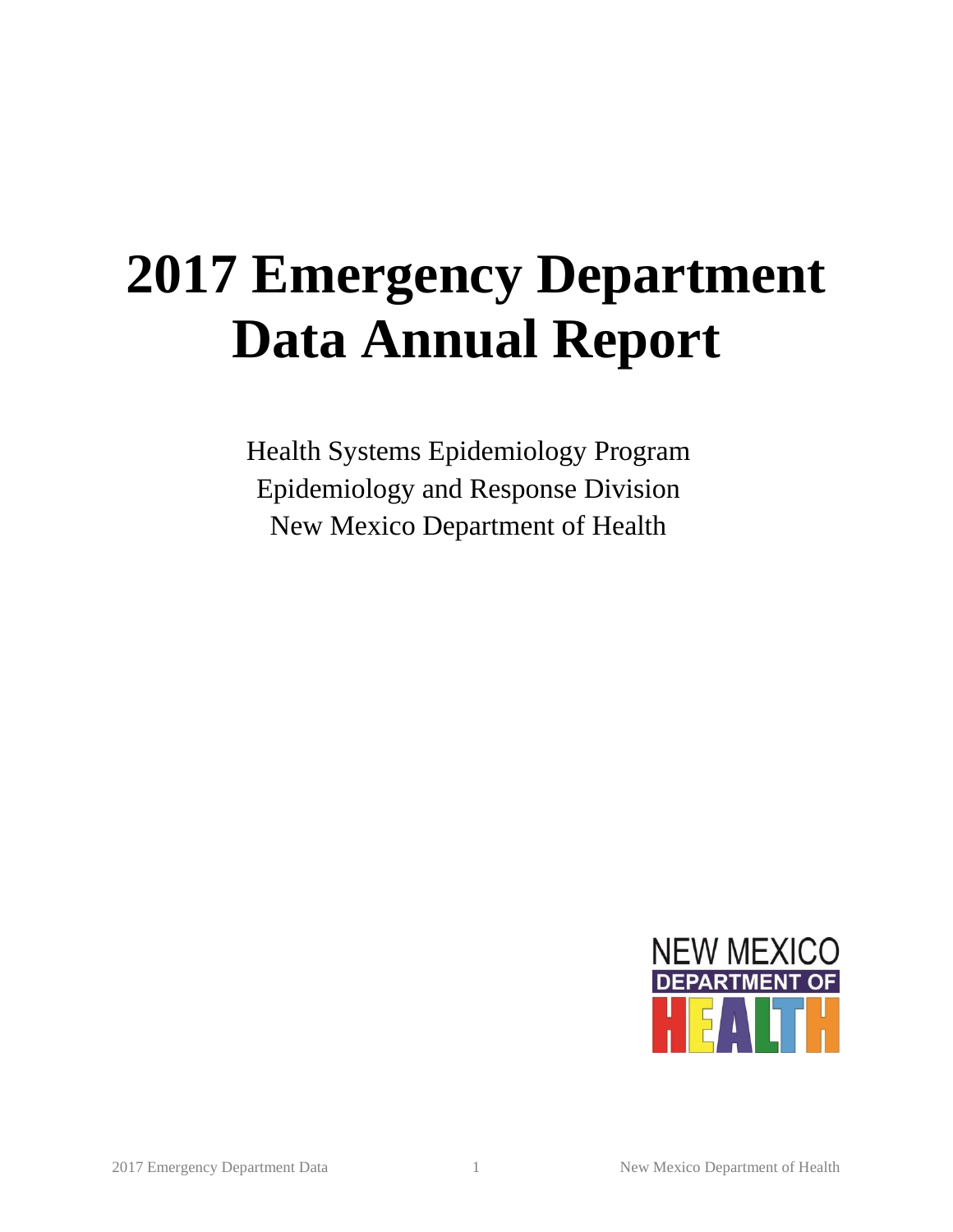## 2017 Emergency Department Data Annual Report

*Report Prepared by:* Kenneth Geter Keaton Hughes

Health Systems Epidemiology Program Epidemiology and Response Division New Mexico Department of Health



Kathyleen M. Kunkel, Secretary Designate of Health Abinash Achrekar, MD, Deputy Secretary of Health Michael Landen, MD, MPH, State Epidemiologist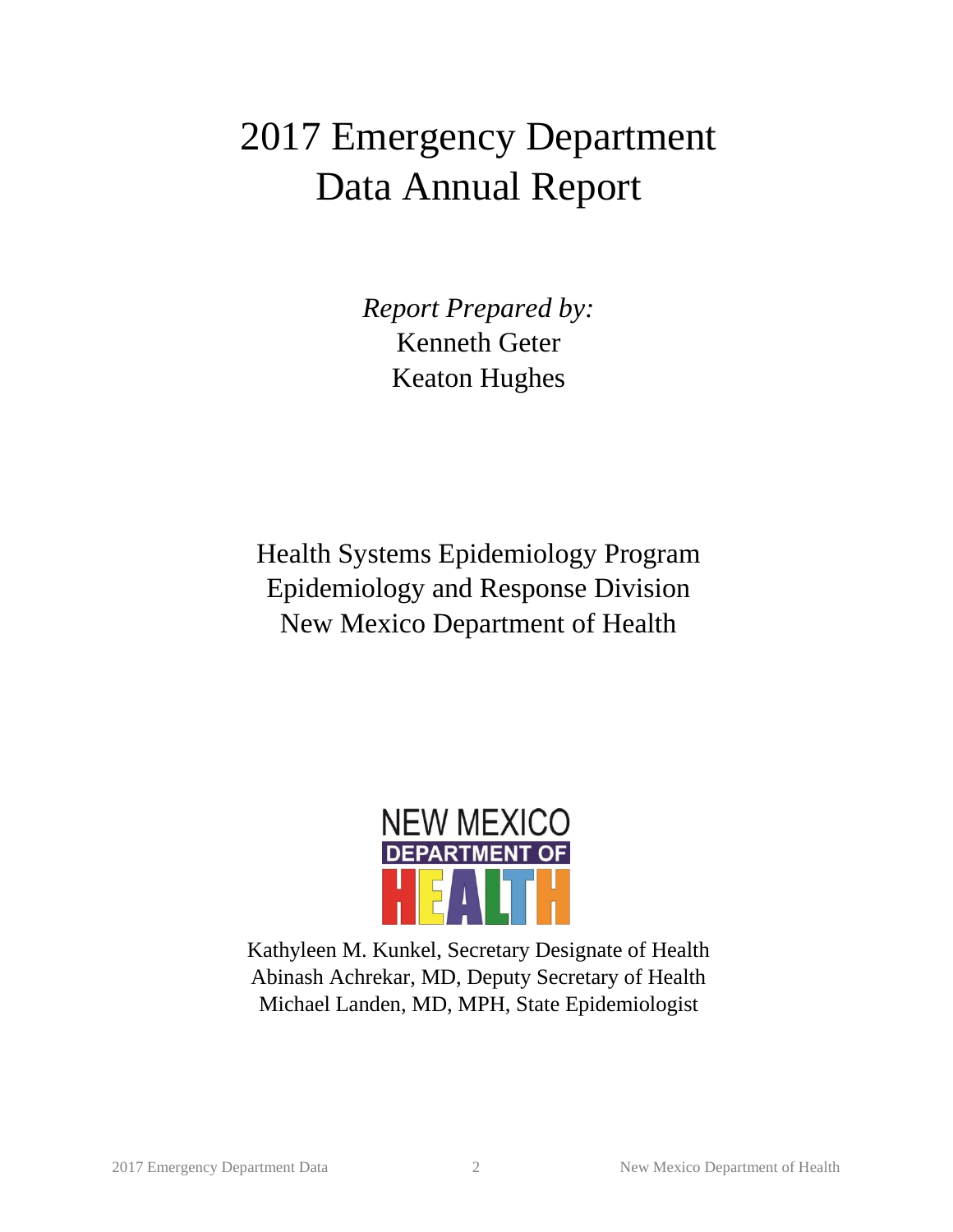## **Table of Contents**

| Table 1. Number of ED Visits and Percentage of Total Visits by Facility, NM, 2017  9      |
|-------------------------------------------------------------------------------------------|
|                                                                                           |
|                                                                                           |
|                                                                                           |
| Figure 3. Number of ED Visits by Health Region and Sex, NM, 2017 11                       |
|                                                                                           |
|                                                                                           |
| Figure 6. ED Visit Rates by Race/Ethnicity and Health Region, NM, 2017 12                 |
|                                                                                           |
|                                                                                           |
|                                                                                           |
|                                                                                           |
| Table 2. Number of ED Visits by Category of First-Listed Diagnosis and Sex, NM, 2017  14  |
| Table 3. ED Visit Rates by Category of First-Listed Diagnosis and Sex, NM, 2017 15        |
| Table 4. Number of ED Visits by Category of First-Listed Diagnosis and Age Group, NM,     |
| Table 5. ED Visit Rates by Category of First-Listed Diagnosis and Age Group, NM, 2017 17  |
| Table 6. Number of ED Visits by Category of First-Listed Diagnosis and Region, NM, 201718 |
| Table 7. ED Visit Rates by Category of First-Listed Diagnosis and Region, NM, 2017 19     |
|                                                                                           |
|                                                                                           |
|                                                                                           |
|                                                                                           |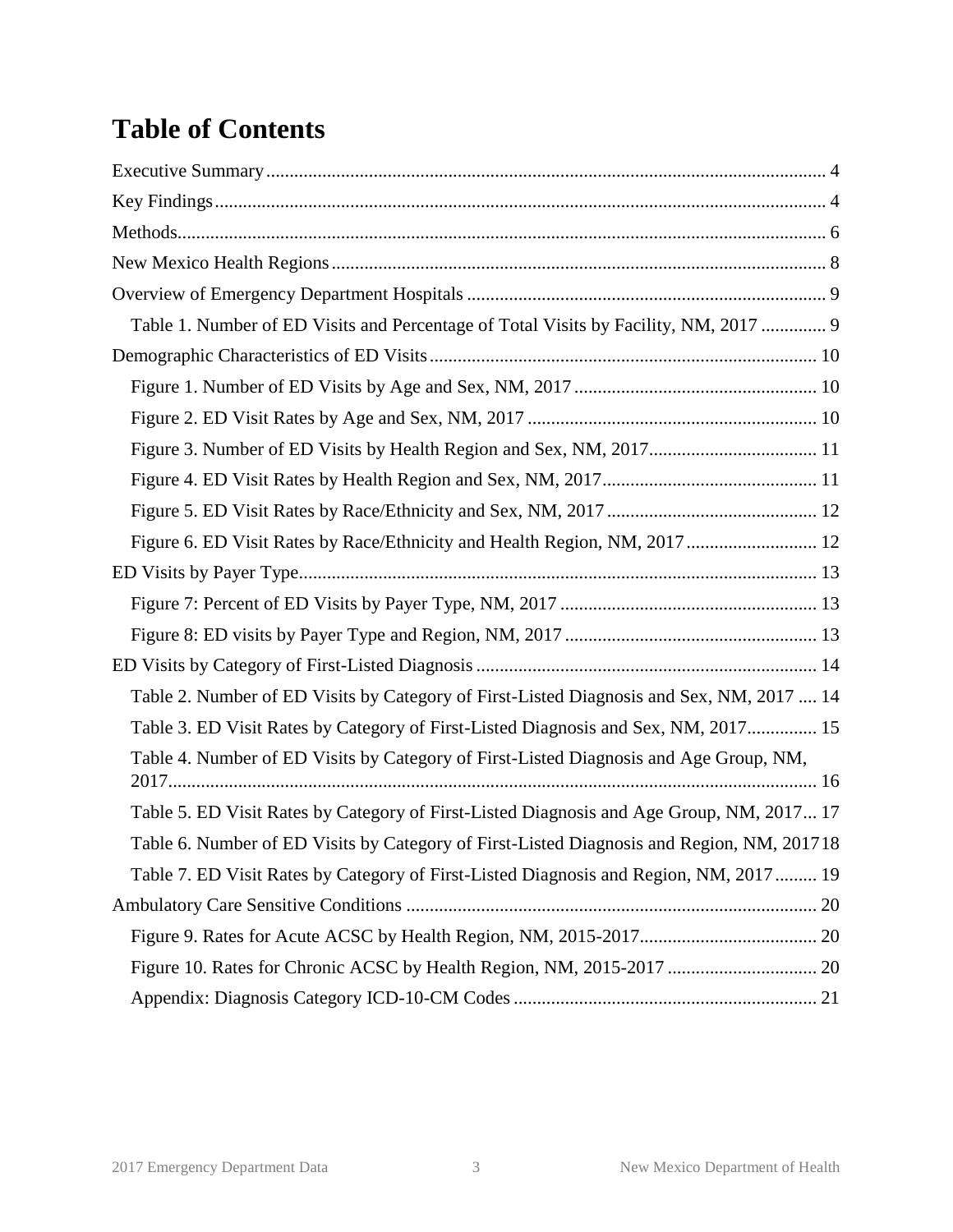#### **Executive Summary**

<span id="page-3-0"></span>This report presents overall New Mexico emergency department (ED) visit numbers, rates by age, sex, race/ethnicity, and health region for NM residents. In 2017, 34 non-federal emergency departments reported emergency department data to the NMDOH. The facilities not able to submit data for 2017 were Union County General Hospital and Sierra Vista Hospital. After record exclusion criteria, 812,506 records remained for analysis.

Of the 812,506 reported ED visits, 54.5% were among females and 45.5% were among males. Nineteen percent of all visits occurred among residents age 65 years and older. The Southeast region had the highest rate of New Mexico ED visits in 2017 (4,903.2 visits per 10,000 population).

#### **Key Findings**

<span id="page-3-1"></span>*Overview of Emergency Department Hospitals*

- Two facilities previously reporting that did not this year were Union County General and Sierra Vista Hospital are in the Southwest and Northeast regions.
- Of the 34 reporting facilities, Presbyterian Hospital in Albuquerque had the highest number of Emergency Department (ED) visits, with over 65,000 visits, representing 8 percent of the total ED visits for 2017.
- Guadalupe County Hospital had the lowest number of ED visits, with just under 4,000 visits, representing 0.5 percent of the total ED visits for 2017.

#### *Demographic Characteristics of Emergency Department Visits*

- Except for ages younger than 15 years, females had higher rates of ED visits. The difference between females and males is greatest in ages 15-44 years, where females had a rate of 4,961.1 per 10,000 population, and males had a rate of 3,542.1 per 10,000 population.
- Ages 65 and over had the highest overall rate of ED visits, with a rate of 4,299.5 per 10,000 population.
- The Metro region had the highest number of ED visits with 316,251 visits. The Northwest region had the lowest, with 84,343 visits.
- The Southeast region had the highest rate of ED visits with a rate of 4,903.2 per 10,000 population. This region also had the greatest difference between female and male ED visit rates, with a rate of 5,648.6 per 10,000 population for females and 4,214.4 for males.
- By race/ethnicity, Asians had the highest rate of ED visits with a rate of 5,620.3 per 10,000 population. Hispanics had the lowest rate with 2,401.2 per 10,000 population.

*Emergency Department Visits by Payer Type*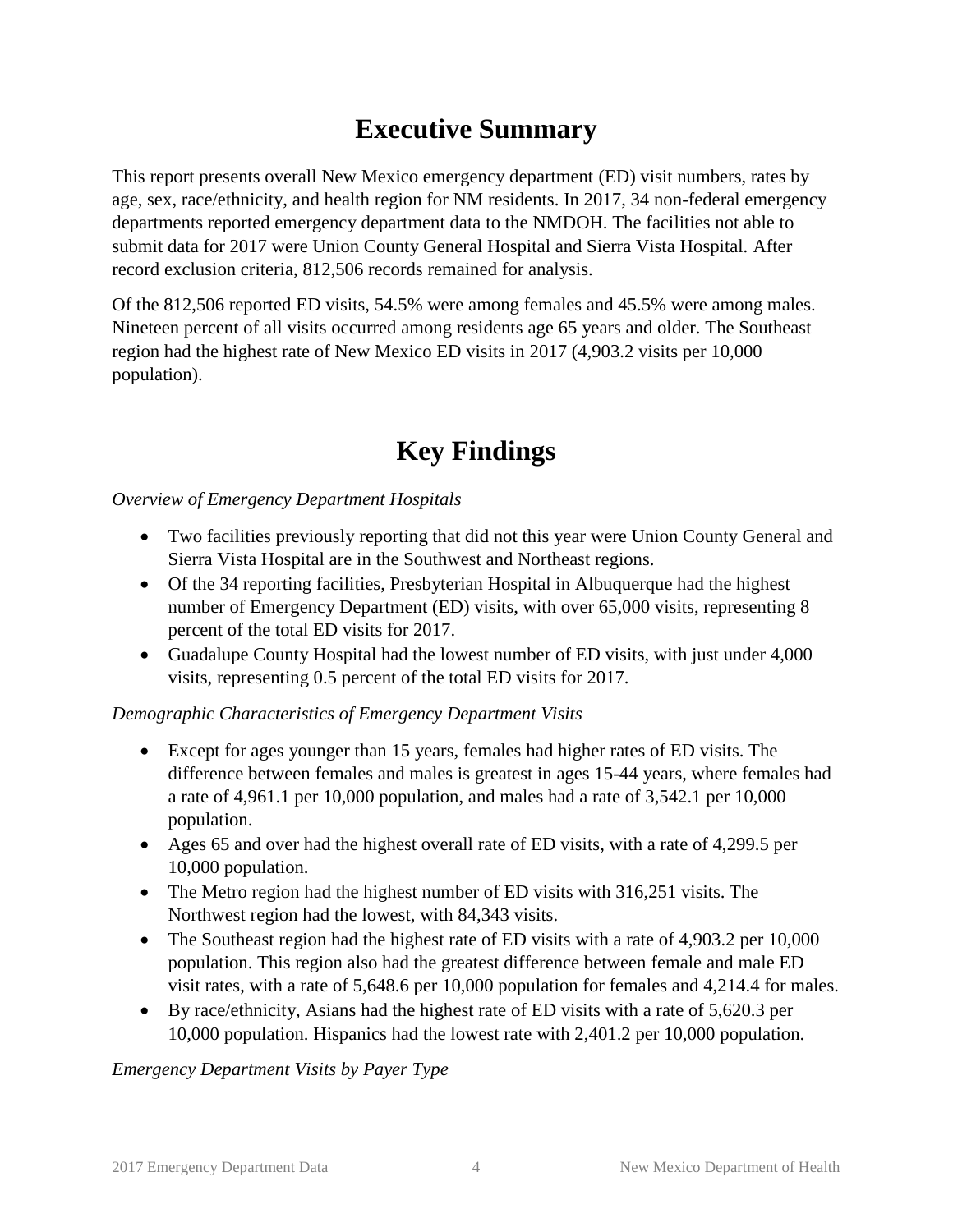- Medicaid represents the largest payer, covering 42.2% of ED visits. This is followed by Medicare with 22.2% and Private Insurance with 21.0%
- The Northwest region had the highest percentage of Medicaid payments, with 54.9% of the total ED visits for that region covered by Medicaid. The Northeast region had the lowest percentage of Medicaid payments, with 29.9%

#### *Emergency Department Visits by Category of First-Listed Diagnosis*

- The highest number and the highest rates of ED visits was in the category of "Symptoms, signs and abnormal clinical and laboratory findings, not elsewhere classified" with 180,792 visits and a rate of 867.8 per 10,000 population. These ED visits include transient cases or those that may not be determined, cases requiring follow-up, or after extensive follow-up no specific diagnosis was made. This was followed by the category "Injury, poisoning and certain other consequences of external causes" with 160,290 visits and a rate of 779.0 per 10,000 population.
- The greatest difference in rates between males and females was in the category of "Mental, Behavioral and Neurodevelopmental disorders" with a rate of 307.4 per 10,000 population for males and 198.3 for females.
- By age group, "Symptoms, signs and abnormal clinical and laboratory findings, not elsewhere classified" had the highest rate in ages 65 and over with a rate of 952.4 per 10,000 population.
- By region, "Injury, poisoning and certain other consequences of external causes" had the highest category of first-listed diagnosis in the Southeast region, with a rate of 936.0 per 10,000 population.

#### *Ambulatory Care Sensitive Conditions*

- For 2015-2017, ACSC rates have been highest in the Southeast region. These rates dropped slightly from 2016 to 2017, from 142.1 to 135.2 per 10,000 population for acute conditions, and from 133.1 to 121.8 for chronic conditions.
- The Metro region had the lowest rates for 2015-2017 for both acute and chronic conditions, although the region had a slight increase in their acute conditions rate from 2016 to 2017, from 92.5 to 95.0 per 10,00 population.
- The highest acute condition rate in 2017 was for urinary tract infection (not shown). This was highest in the Southeast region with a rate of 112.5 per 10,000 population.
- The lowest acute condition rate in 2017 was for dehydration (not shown). This rate was lowest in the Metro region, with a rate of 14.0 per 10,000 population.
- The highest chronic condition rate in 2017 was for hypertension (not shown). This rate was highest in the Southeast region with a rate of 49.9 per 10,000 population.
- The lowest chronic condition rate in 2017 was for lower-extremity amputation among patients with diabetes rate. This rate was low across all regions with the lowest rate in the Northwest region, of 0.2 per 10,000 population.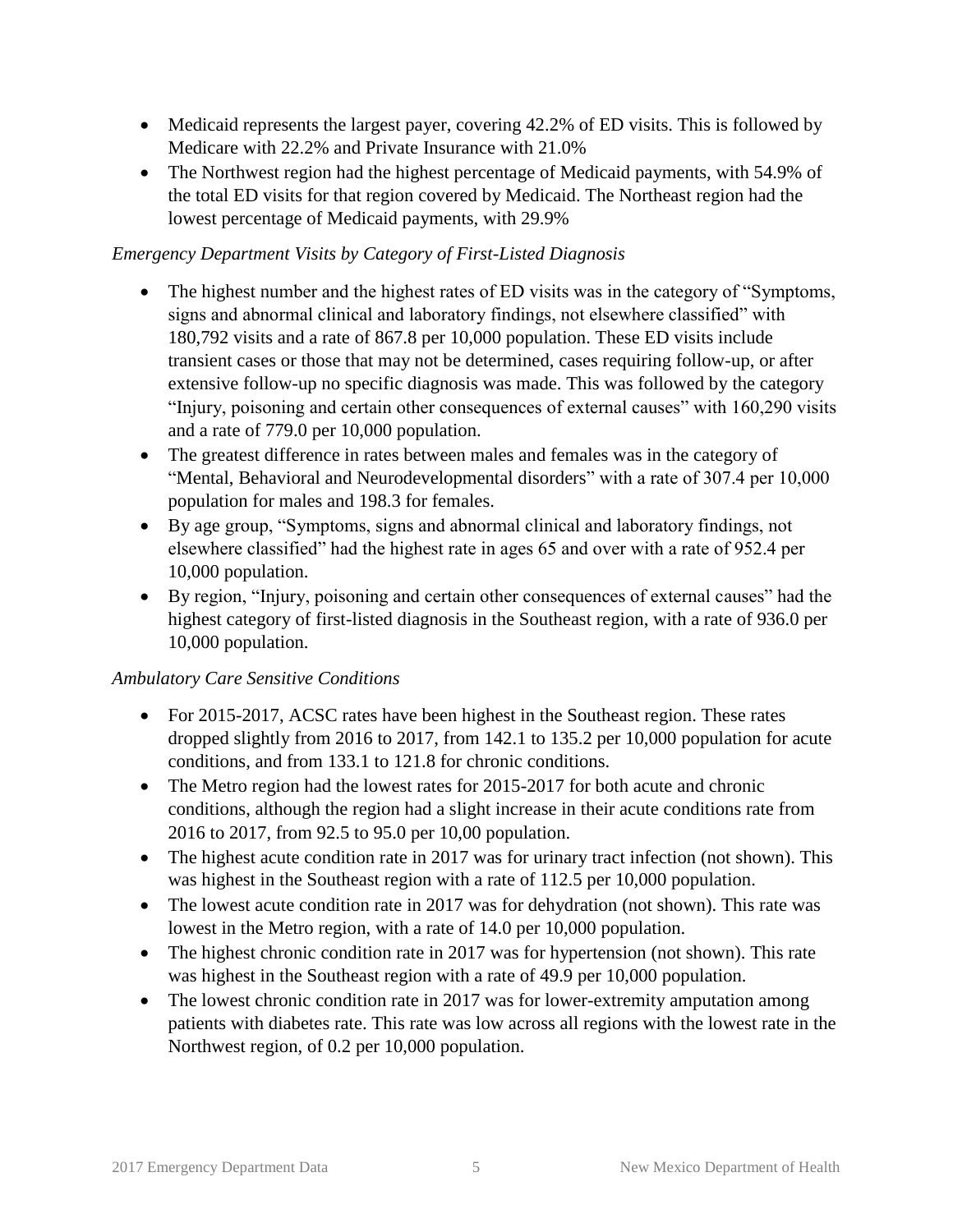#### **Methods**

<span id="page-5-0"></span>The New Mexico Public Health Act grants the New Mexico Department of Health the authority to "Investigate, control and abate the cause of disease" (Section 24-1-3C). Additional authority was enacted (NMAC 7.4.3.10) on April 30, 2009, which specifically requires that all non-federal emergency departments in the State of New Mexico report emergency department (ED) data to the NMDOH. The 2010-2017 ED data were requested annually via letter from all non-federal New Mexico emergency departments.

In this report, hospitalization discharge rates were calculated using the New Mexico 2017 population estimates, determined by NM Population Estimates, Geospatial and Population Studies (GPS) Program, University of New Mexico. Population estimates from UNM were recently updated in October 2018.

This report is intended to provide the general public with an overview analysis of emergency department visits to non-federal emergency facilities in New Mexico. Although data were verified with the submitting hospital, all data and information presented in this report are as submitted by reporting emergency departments to the NMDOH. This report does not include any emergency department visits of New Mexico residents to facilities outside the New Mexico state border, Indian Health Service (IHS) facilities and the Veterans Affairs (VA) Hospital.

Some records were excluded from the data reported. As indicated in the table below, records with unknown zip codes (and therefore unknown health region), unknown sex, unknown age, and missing primary diagnosis codes were excluded. The exclusion criteria above are not mutually exclusive. For example, a record may have both unknown sex and unknown primary diagnosis.

| <b>Record Exclusion 2017</b>                            |         |  |  |  |  |
|---------------------------------------------------------|---------|--|--|--|--|
| Total records collected:                                | 814,724 |  |  |  |  |
| Records with missing or unknown zip code/health region: | 734     |  |  |  |  |
| Records with missing or unknown sex:                    | 15      |  |  |  |  |
| Records with missing age:                               | 151     |  |  |  |  |
| Records with missing primary diagnosis:                 | 1,336   |  |  |  |  |
| Total records remaining for analysis:                   | 812,506 |  |  |  |  |

The Emergency Department diagnoses contained in the database were coded using the International Classification of Diseases, Tenth Revision, Clinical Modification (ICD-10-CM). Definitions: Definitions for diagnoses and procedures presented in this report may be found at http://www.cdc.gov/nchs/icd/icd10cm.htm.

Ambulatory Care Sensitive Conditions: High rates of ambulatory care sensitive conditions (ACSC) are an indication of a lack of access to, availability of, or quality of primary care services. Quality and availability of primary care services is illustrated by low rates of ACSC. ACSC are illnesses that can often be managed effectively on an outpatient basis and generally do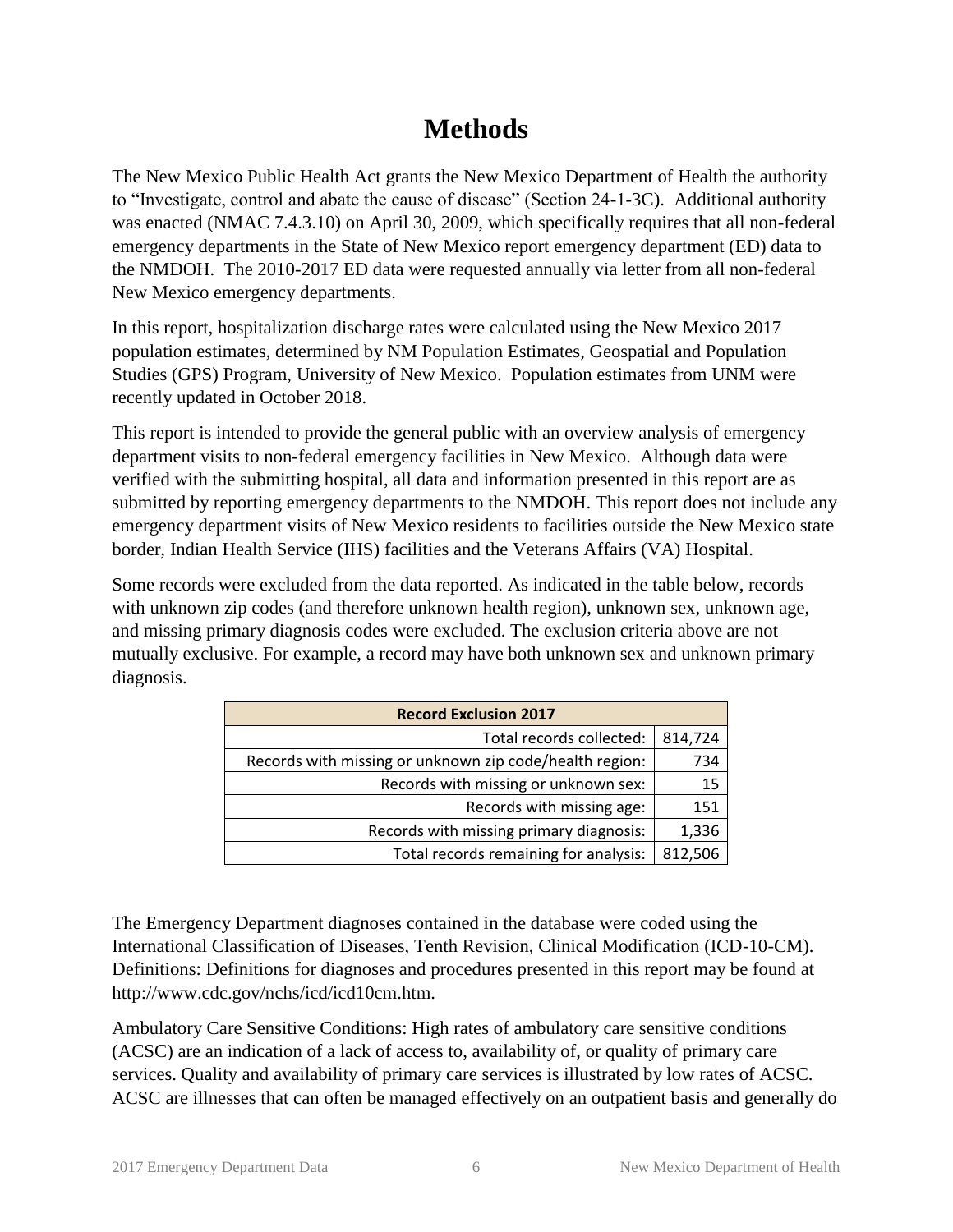not result in hospitalization if managed properly. These conditions commonly impact a significant number of people and often result in unnecessary hospitalizations. This causes health care costs to increase, which could be avoided through available, quality primary care. The Agency of Healthcare Quality and Research's (AHRQ) Prevention Quality Indicators calculation methods for hospitalizations were used for this analysis (http://www.qualityindicators.ahrq.gov/Modules/PQI\_TechSpec.aspx). The New Mexico Hospital Inpatient Discharge Database (NM-HIDD) for 2017 was used to calculate age-adjusted rates per 10,000 population for the ambulatory care sensitive conditions. It should be noted that the AHRQ rates are usually per 100,000 population; the rate per 10,000 was used here in order to be consistent with the other rate calculations.

Rate Calculations: all rates presented are per 10,000 population. Rates were age-adjusted to the 2000 U.S. standard population unless age groups are specified. If age groups are specified (4 age groups, <15, 15-44, 45-64, 65+ years), then age-specific rates are reported.

Limitations: Non-federal NM hospitals are not included in these data. Thus, ED visits and rates in areas with large American Indian/Alaskan Native populations are lower than they would be if IHS hospital ED visit data were included. In addition, ED visits for NM residents to out of state hospitals are not included.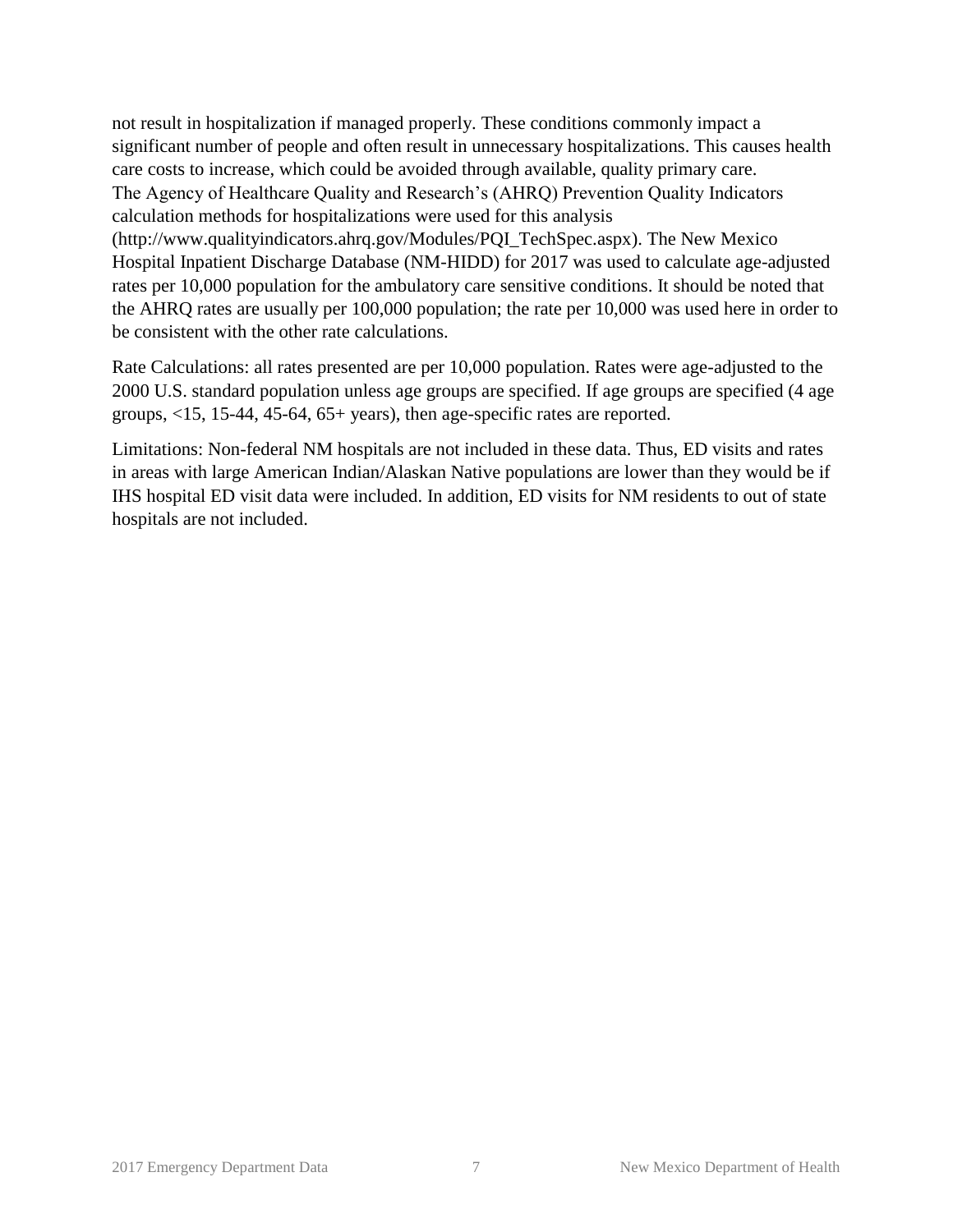<span id="page-7-0"></span>

#### **New Mexico Health Regions**

**Northwest Region:** San Juan, McKinley, and Cibola counties

**Northeast Region:** Rio Arriba, Taos, Colfax, Union, Los Alamos, Santa Fe, Mora, San Miguel, Guadalupe, and Harding counties

**Metro Region:** Bernalillo, Sandoval, Torrance, and Valencia counties

**Southeast Region:** Quay, DeBaca, Curry, Lincoln, Roosevelt, Chaves, Eddy, and Lea counties **Southwest Region:** Catron, Socorro, Grant, Sierra, Hidalgo, Luna, Doña Ana, Otero counties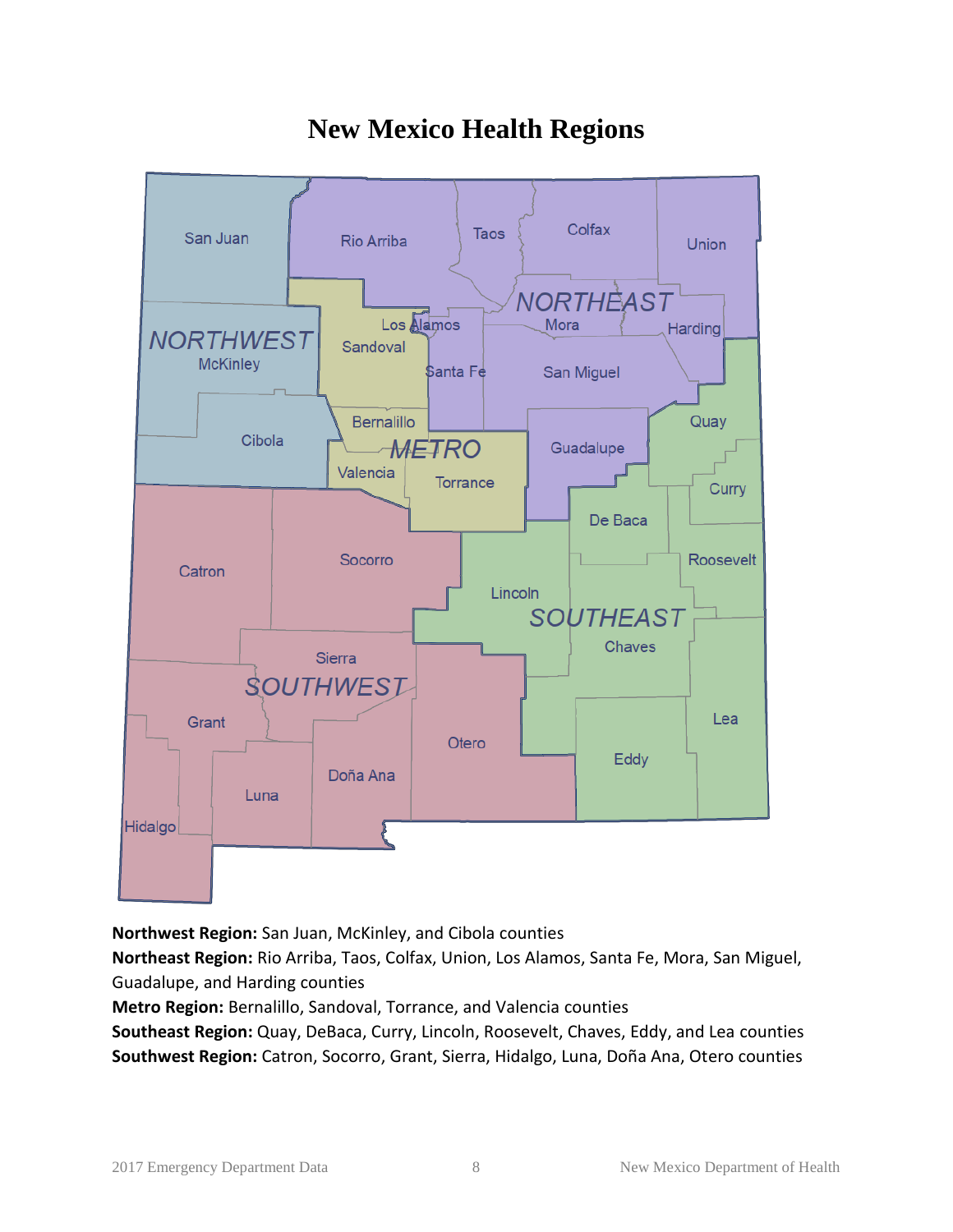#### **Overview of Emergency Department Hospitals**

| <b>Facility Name</b>                           | <b>ED Visits</b> | % of Total     |
|------------------------------------------------|------------------|----------------|
| Alta Vista Regional Hospital                   | 14,847           | 1.8            |
| Artesia General Hospital                       | 11,341           | 1.4            |
| <b>Carlsbad Medical Center</b>                 | 21,457           | 2.6            |
| CHRISTUS St. Vincent Regional Medical Center   | 46,026           | 5.7            |
| Cibola General Hospital                        | 9,456            | 1.2            |
| Dr. Dan C Trigg Memorial Hospital              | 4,169            | 0.5            |
| <b>Eastern NM Medical Center</b>               | 26,322           | 3.2            |
| <b>Gerald Champion Regional Medical Center</b> | 21,289           | 2.6            |
| Gila Regional Medical Center                   | 16,041           | 2.0            |
| <b>Guadalupe County Hospital</b>               | 3,921            | 0.5            |
| <b>Holy Cross Hospital</b>                     | 13,178           | 1.6            |
| Lea Regional Hospital                          | 19,656           | 2.4            |
| Lincoln County Medical Center                  | 11,928           | 1.5            |
| Los Alamos Medical Center                      | 8,335            | 1.0            |
| Lovelace Medical Center/Heart Hospital of NM   | 38,724           | 4.8            |
| Lovelace Regional Hospital-Roswell             | 12,666           | 1.6            |
| Lovelace Westside Hospital                     | 23,549           | 2.9            |
| Lovelace Women's Hospital                      | 33,732           | 4.2            |
| <b>Memorial Medical Center</b>                 | 37,027           | 4.6            |
| Mimbres Memorial Hospital                      | 13,357           | 1.6            |
| Miners' Colfax Medical Center                  | 5,155            | 0.6            |
| Mountain View Regional Medical Center          | 38,312           | 4.7            |
| Nor-Lea General Hospital                       | 9,404            | 1.2            |
| Plains Regional Medical Center - Clovis        | 29,963           | 3.7            |
| Presbyterian Espanola Hospital                 | 25,219           | 3.1            |
| Presbyterian Hospital                          | 65,110           | 8.0            |
| Presbyterian Kaseman Hospital                  | 46,906           | 5.8            |
| Presbyterian Rust Medical Center               | 40,918           | 5.0            |
| Rehoboth McKinley Christian Health             | 17,161           | 2.1            |
| Roosevelt General Hospital                     | 7,049            | 0.9            |
| San Juan Regional Medical Center               | 52,582           | 6.5            |
| Sierra Vista Hospital                          |                  | Did Not Report |
| Socorro General Hospital                       | 9,501            | 1.2            |
| <b>Union County General Hospital</b>           |                  | Did Not Report |
| <b>UNM Hospital</b>                            | 60,596           | 7.5            |
| <b>UNM Sandoval Regional Medical Center</b>    | 17,609           | 2.2            |

<span id="page-8-1"></span><span id="page-8-0"></span>Table 1. Number of ED Visits and Percentage of Total Visits by Facility, NM, 2017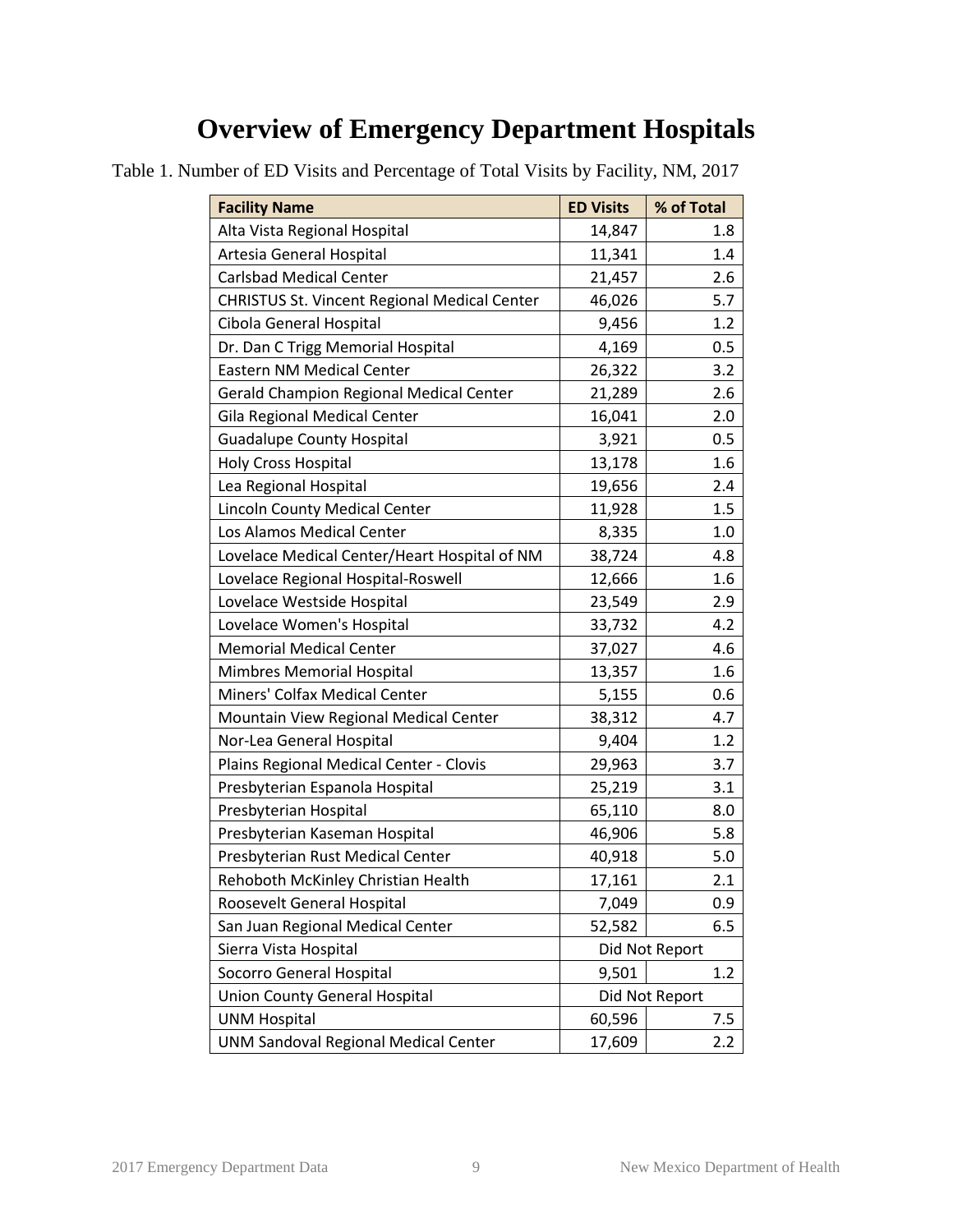#### **Demographic Characteristics of ED Visits**



<span id="page-9-1"></span><span id="page-9-0"></span>Figure 1. Number of ED Visits by Age and Sex, NM, 2017

<span id="page-9-2"></span>Figure 2. ED Visit Rates by Age and Sex, NM, 2017

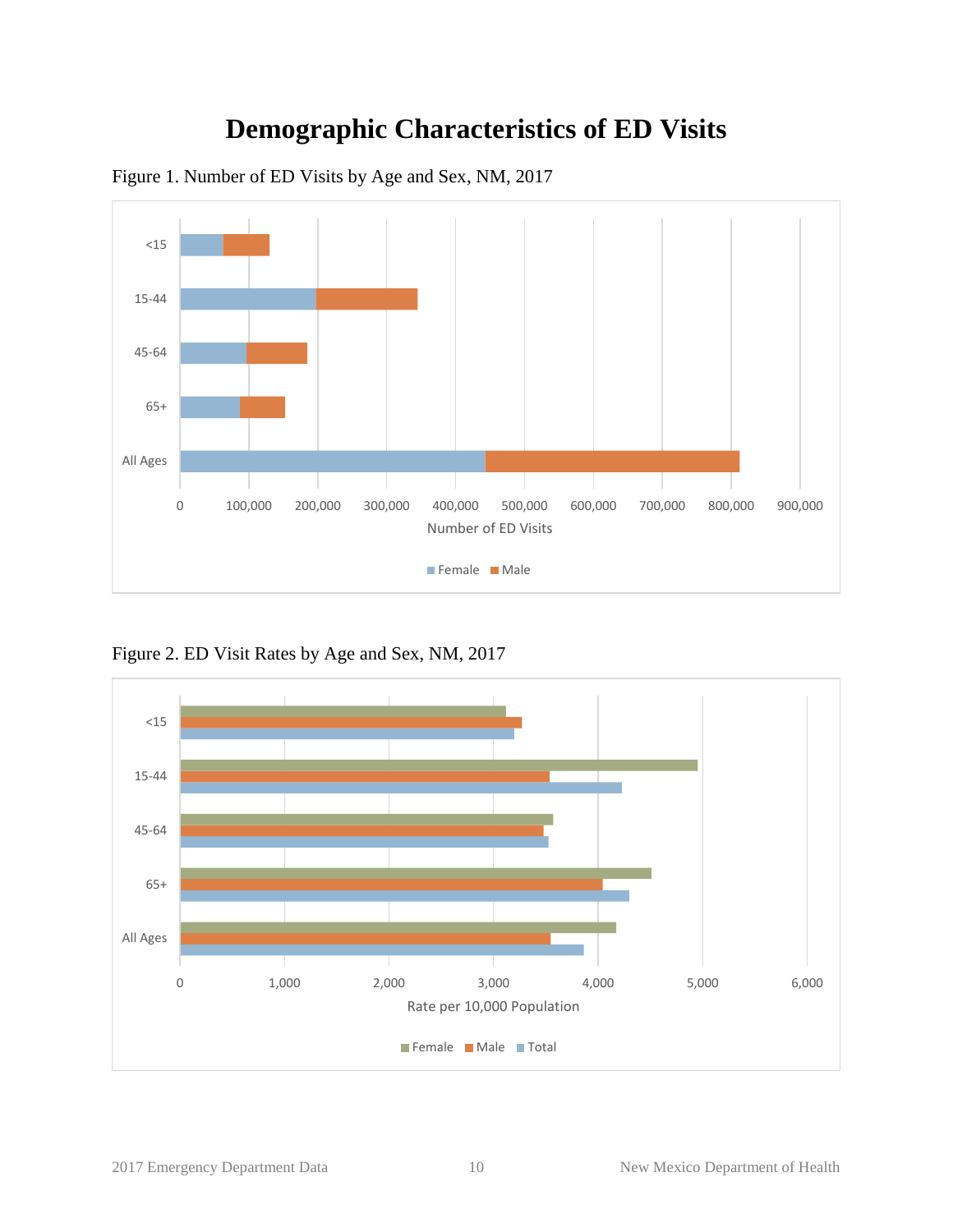#### **Demographic Characteristics of ED Visits**



<span id="page-10-0"></span>Figure 3. Number of ED Visits by Health Region and Sex, NM, 2017

<span id="page-10-1"></span>Figure 4. ED Visit Rates by Health Region and Sex, NM, 2017

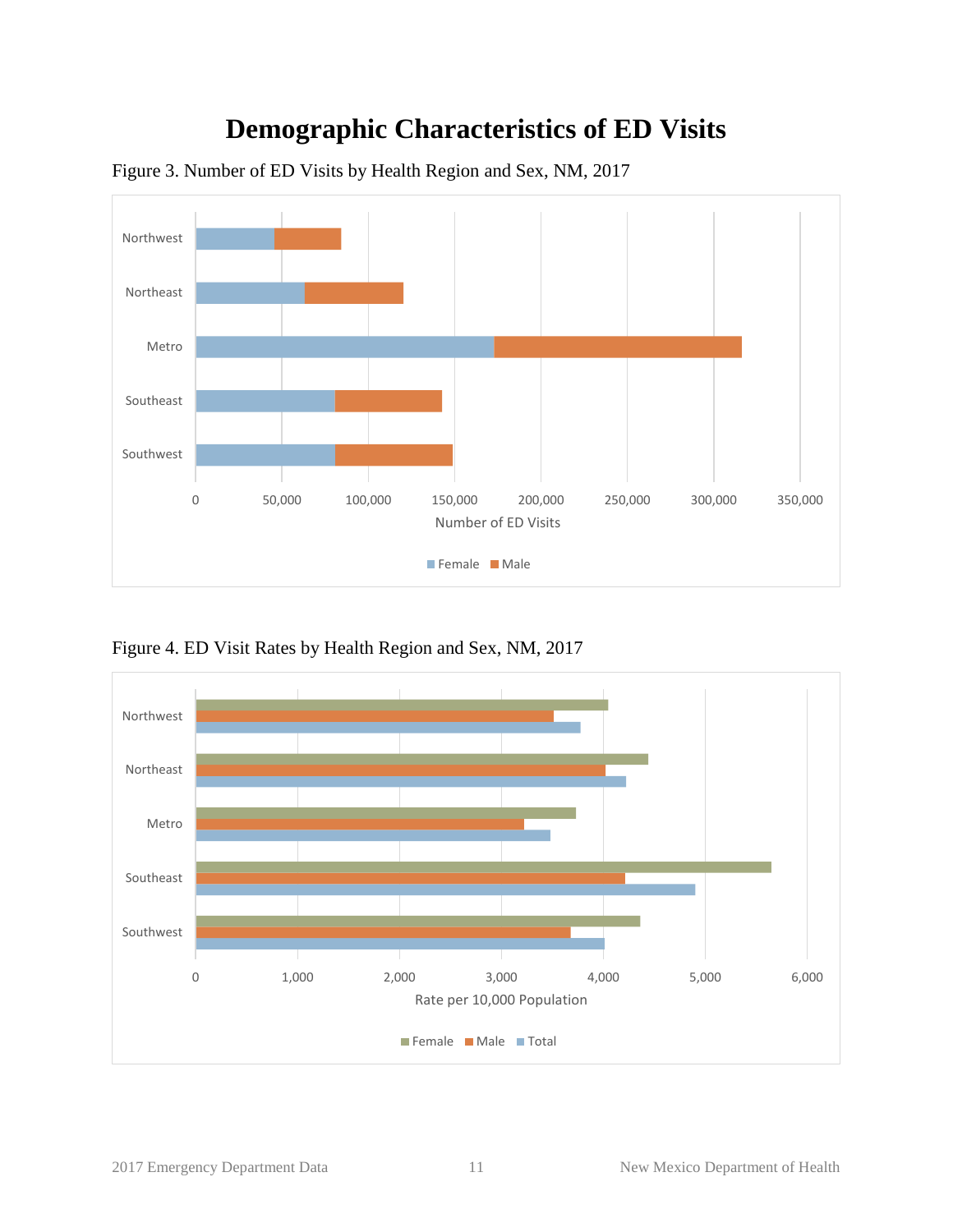#### **Demographic Characteristics of ED Visits**



<span id="page-11-0"></span>Figure 5. ED Visit Rates by Race/Ethnicity and Sex, NM, 2017

<span id="page-11-1"></span>Figure 6. ED Visit Rates by Race/Ethnicity and Health Region, NM, 2017

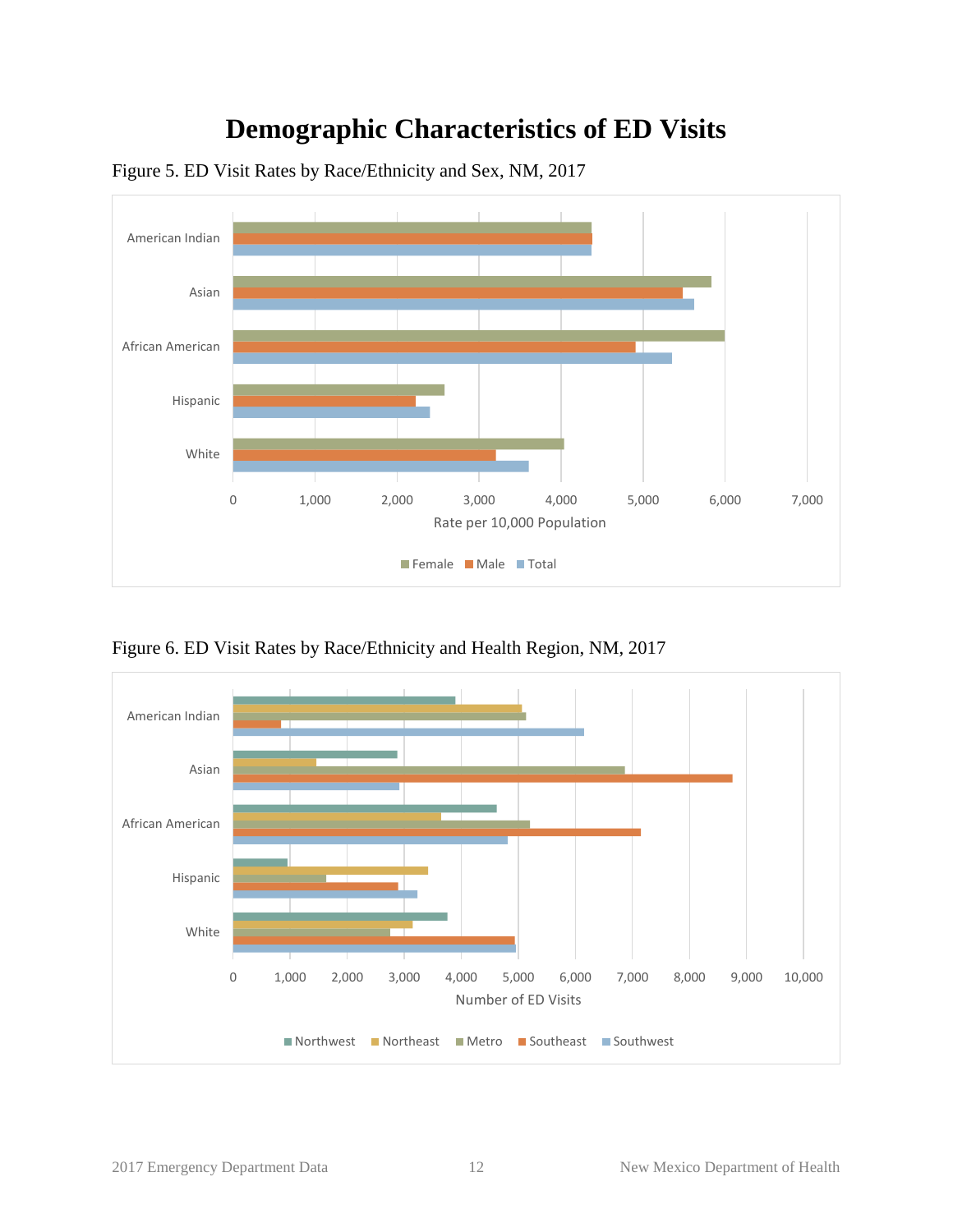#### **ED Visits by Payer Type**



<span id="page-12-1"></span><span id="page-12-0"></span>

<span id="page-12-2"></span>Figure 8: ED visits by Payer Type and Region, NM, 2017

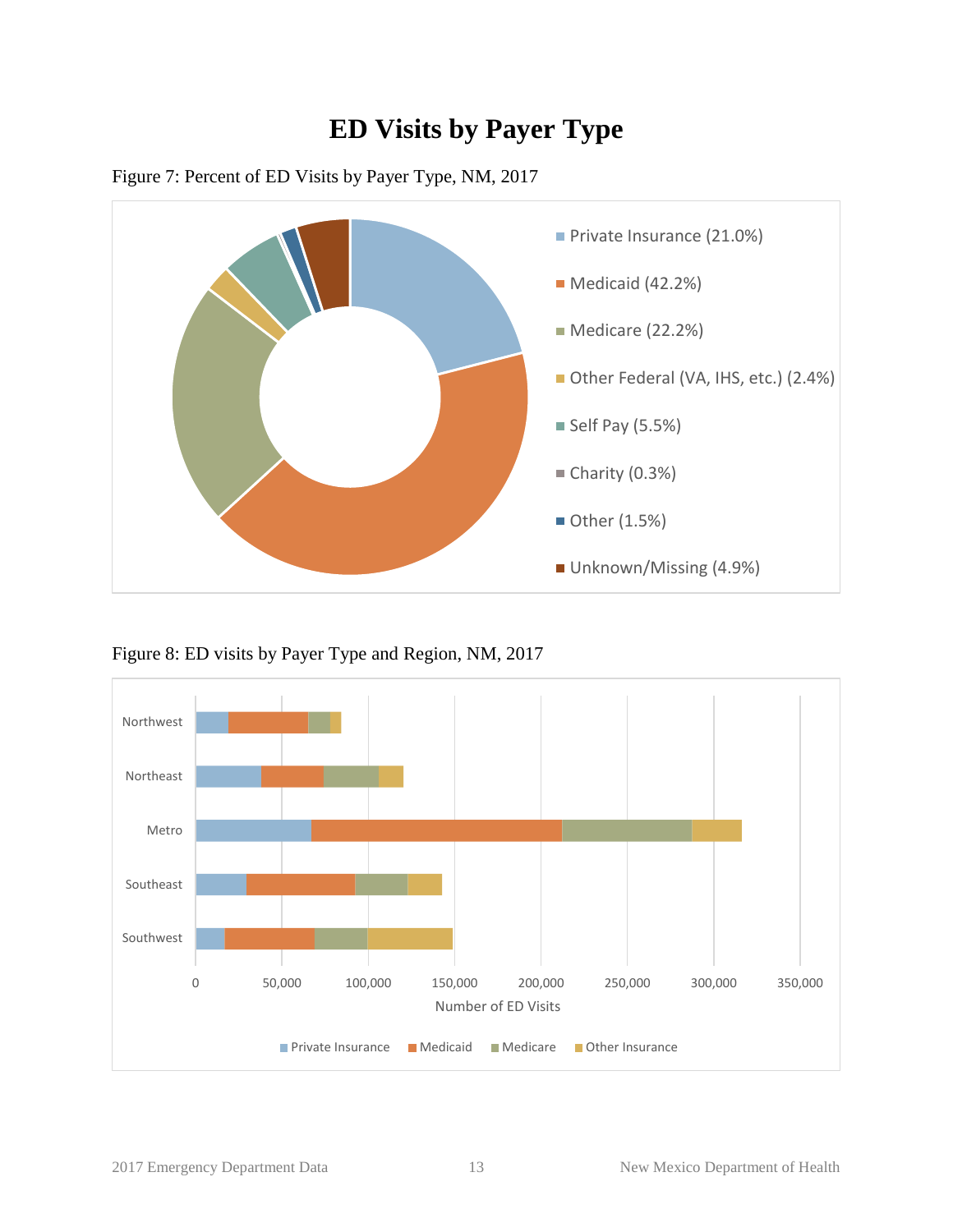| <b>Category of First-Listed Diagnosis</b>                                                              | <b>Males</b> | <b>Females</b> | <b>Total</b> |
|--------------------------------------------------------------------------------------------------------|--------------|----------------|--------------|
| Certain infectious and parasitic diseases                                                              | 12,540       | 14,979         | 27,519       |
| Neoplasms                                                                                              | 1,171        | 1,338          | 2,509        |
| Diseases of the blood and blood-forming organs<br>and certain disorders involving the immune mechanism | 1,172        | 1,867          | 3,039        |
| Endocrine, nutritional and metabolic diseases                                                          | 6,768        | 7,965          | 14,733       |
| Mental, Behavioral and Neurodevelopmental disorders                                                    | 30,373       | 19,615         | 49,988       |
| Diseases of the nervous system                                                                         | 8,831        | 14,165         | 22,996       |
| Diseases of the eye and adnexa                                                                         | 3,283        | 3,470          | 6,753        |
| Diseases of the ear and mastoid process                                                                | 6,471        | 7,752          | 14,223       |
| Diseases of the circulatory system                                                                     | 15,562       | 15,192         | 30,754       |
| Diseases of the respiratory system                                                                     | 34,470       | 42,787         | 77,257       |
| Diseases of the digestive system                                                                       | 25,215       | 28,961         | 54,176       |
| Diseases of the skin and subcutaneous tissue                                                           | 13,770       | 13,394         | 27,164       |
| Diseases of the musculoskeletal system<br>and connective tissue                                        | 25,688       | 32,302         | 57,990       |
| Diseases of the genitourinary system                                                                   | 12,661       | 31,646         | 44,307       |
| Pregnancy, childbirth and the puerperium                                                               | 0            | 16,345         | 16,345       |
| Certain conditions originating in the perinatal period                                                 | 368          | 320            | 688          |
| Congenital malformations, deformations<br>and chromosomal abnormalities                                | 129          | 127            | 256          |
| Symptoms, signs and abnormal clinical<br>and laboratory findings, not elsewhere classified             | 75,571       | 105,221        | 180,792      |
| Injury, poisoning and certain other consequences<br>of external causes                                 | 84,179       | 76,111         | 160,290      |
| External causes of morbidity                                                                           | 38           | 36             | 74           |
| Factors influencing health status and contact<br>with health services                                  | 11,206       | 9,447          | 20,653       |
| <b>Total</b>                                                                                           | 369,466      | 443,040        | 812,506      |

<span id="page-13-1"></span><span id="page-13-0"></span>Table 2. Number of ED Visits by Category of First-Listed Diagnosis and Sex, NM, 2017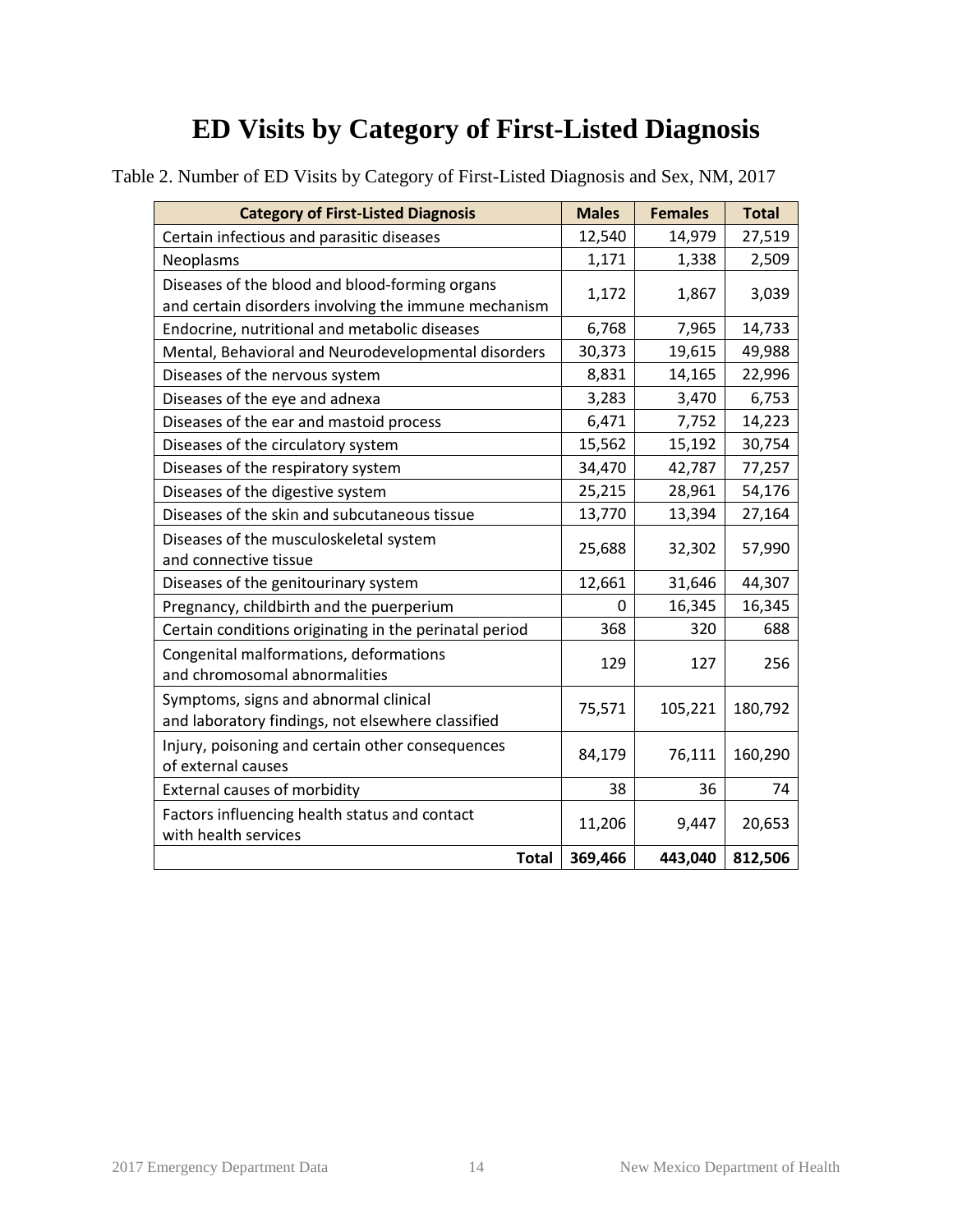| <b>Category of First-Listed Diagnosis</b>                                                              | <b>Males</b> | <b>Females</b> | <b>Total</b> |
|--------------------------------------------------------------------------------------------------------|--------------|----------------|--------------|
| Certain infectious and parasitic diseases                                                              | 119.7        | 139.9          | 129.5        |
| Neoplasms                                                                                              | 10.0         | 11.1           | 10.4         |
| Diseases of the blood and blood-forming organs<br>and certain disorders involving the immune mechanism | 10.6         | 16.7           | 13.6         |
| Endocrine, nutritional and metabolic diseases                                                          | 63.3         | 70.2           | 66.9         |
| Mental, Behavioral and Neurodevelopmental disorders                                                    | 307.4        | 198.3          | 252.8        |
| Diseases of the nervous system                                                                         | 84.6         | 137.9          | 110.9        |
| Diseases of the eye and adnexa                                                                         | 32.2         | 34.1           | 33.1         |
| Diseases of the ear and mastoid process                                                                | 64.8         | 78.2           | 71.5         |
| Diseases of the circulatory system                                                                     | 136.5        | 118.8          | 127.4        |
| Diseases of the respiratory system                                                                     | 335.0        | 412.3          | 373.0        |
| Diseases of the digestive system                                                                       | 243.6        | 271.4          | 257.1        |
| Diseases of the skin and subcutaneous tissue                                                           | 136.1        | 131.7          | 133.6        |
| Diseases of the musculoskeletal system<br>and connective tissue                                        | 249.0        | 299.9          | 275.0        |
| Diseases of the genitourinary system                                                                   | 118.4        | 306.0          | 210.8        |
| Pregnancy, childbirth and the puerperium                                                               | 0.0          | 167.8          | 81.3         |
| Certain conditions originating in the perinatal period                                                 | 3.8          | 3.4            | 3.6          |
| Congenital malformations, deformations<br>and chromosomal abnormalities                                | 1.3          | 1.3            | 1.3          |
| Symptoms, signs and abnormal clinical<br>and laboratory findings, not elsewhere classified             | 730.0        | 1,007.9        | 867.8        |
| Injury, poisoning and certain other consequences<br>of external causes                                 | 828.2        | 725.6          | 779.0        |
| External causes of morbidity                                                                           | 0.4          | 0.3            | 0.4          |
| Factors influencing health status and contact<br>with health services                                  | 110.4        | 93.6           | 101.7        |
| <b>Total</b>                                                                                           | 3,585.0      | 4,226.4        | 3,900.6      |

<span id="page-14-0"></span>Table 3. ED Visit Rates by Category of First-Listed Diagnosis and Sex, NM, 2017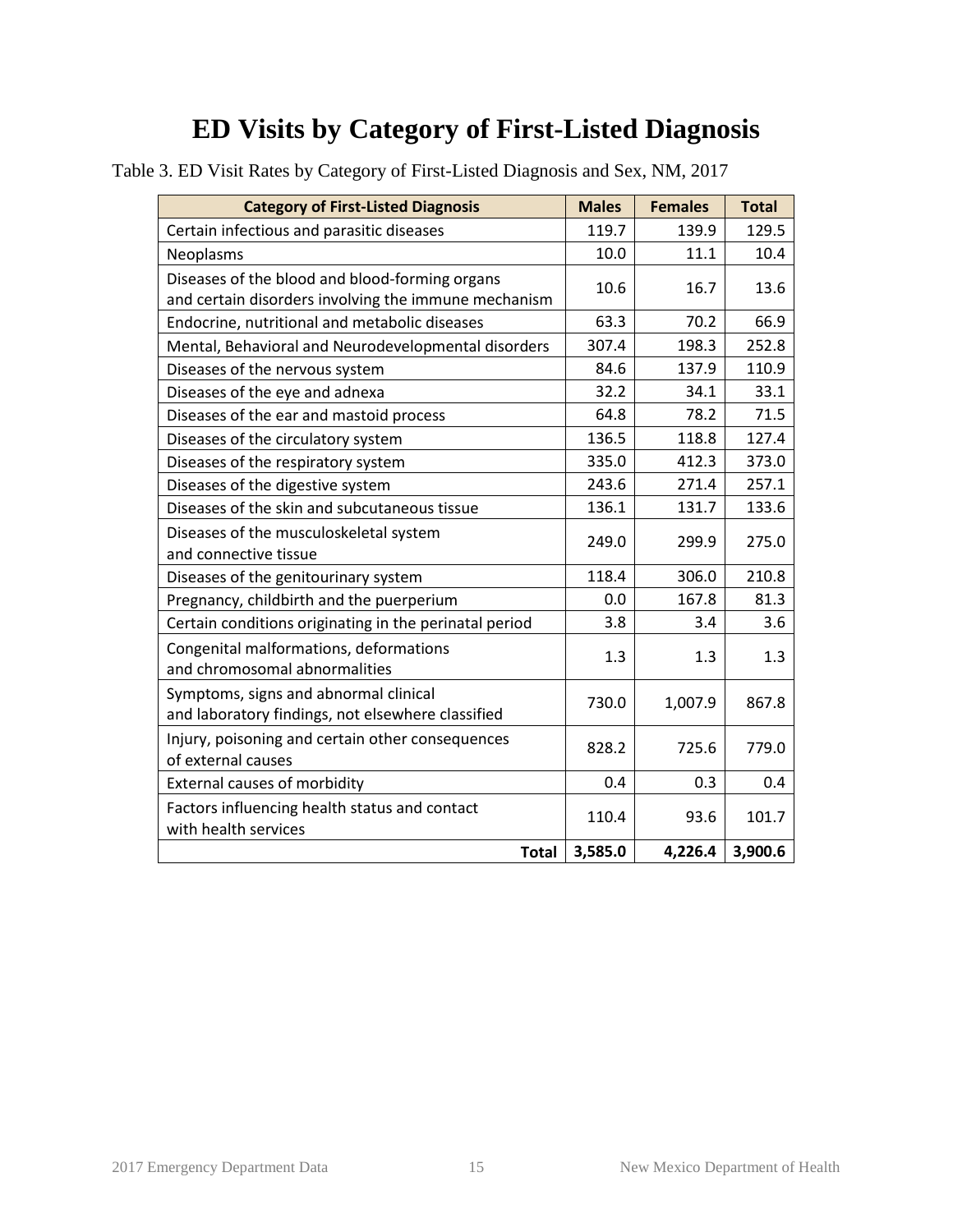<span id="page-15-0"></span>Table 4. Number of ED Visits by Category of First-Listed Diagnosis and Age Group, NM, 2017

|                                                                                                        | <b>Age in Years</b> |         |         |         |              |  |  |
|--------------------------------------------------------------------------------------------------------|---------------------|---------|---------|---------|--------------|--|--|
| <b>Category of First-Listed Diagnosis</b>                                                              | $15$                | 15-44   | 45-64   | $65+$   | <b>Total</b> |  |  |
| Certain infectious and parasitic diseases                                                              | 7,126               | 8,186   | 5,381   | 6,826   | 27,519       |  |  |
| Neoplasms                                                                                              | 44                  | 381     | 837     | 1,247   | 2,509        |  |  |
| Diseases of the blood and blood-forming organs<br>and certain disorders involving the immune mechanism | 150                 | 824     | 838     | 1,227   | 3,039        |  |  |
| Endocrine, nutritional and metabolic diseases                                                          | 684                 | 4,593   | 4,807   | 4,649   | 14,733       |  |  |
| Mental, Behavioral and Neurodevelopmental disorders                                                    | 1,580               | 30,289  | 14,813  | 3,306   | 49,988       |  |  |
| Diseases of the nervous system                                                                         | 1,000               | 11,158  | 6,586   | 4,252   | 22,996       |  |  |
| Diseases of the eye and adnexa                                                                         | 1,986               | 2,678   | 1,277   | 812     | 6,753        |  |  |
| Diseases of the ear and mastoid process                                                                | 7,574               | 3,829   | 1,637   | 1,183   | 14,223       |  |  |
| Diseases of the circulatory system                                                                     | 433                 | 4,078   | 9,325   | 16,918  | 30,754       |  |  |
| Diseases of the respiratory system                                                                     | 26,351              | 24,964  | 12,692  | 13,250  | 77,257       |  |  |
| Diseases of the digestive system                                                                       | 5,093               | 22,822  | 14,498  | 11,763  | 54,176       |  |  |
| Diseases of the skin and subcutaneous tissue                                                           | 4,198               | 13,302  | 6,188   | 3,476   | 27,164       |  |  |
| Diseases of the musculoskeletal system<br>and connective tissue                                        | 3,716               | 24,460  | 17,880  | 11,934  | 57,990       |  |  |
| Diseases of the genitourinary system                                                                   | 2,947               | 21,980  | 9,519   | 9,861   | 44,307       |  |  |
| Pregnancy, childbirth and the puerperium                                                               | 30                  | 16,284  | 31      | 0       | 16,345       |  |  |
| Certain conditions originating in the perinatal period                                                 | 673                 | 8       | 2       | 5       | 688          |  |  |
| Congenital malformations, deformations<br>and chromosomal abnormalities                                | 80                  | 97      | 39      | 40      | 256          |  |  |
| Symptoms, signs and abnormal clinical<br>and laboratory findings, not elsewhere classified             | 28,885              | 75,000  | 43,090  | 33,817  | 180,792      |  |  |
| Injury, poisoning and certain other consequences<br>of external causes                                 | 33,880              | 69,735  | 31,049  | 25,626  | 160,290      |  |  |
| <b>External causes of morbidity</b>                                                                    | 20                  | 28      | 13      | 13      | 74           |  |  |
| Factors influencing health status and contact<br>with health services                                  | 3,763               | 10,282  | 4,241   | 2,367   | 20,653       |  |  |
| <b>Total</b>                                                                                           | 130,213             | 344,978 | 184,743 | 152,572 | 812,506      |  |  |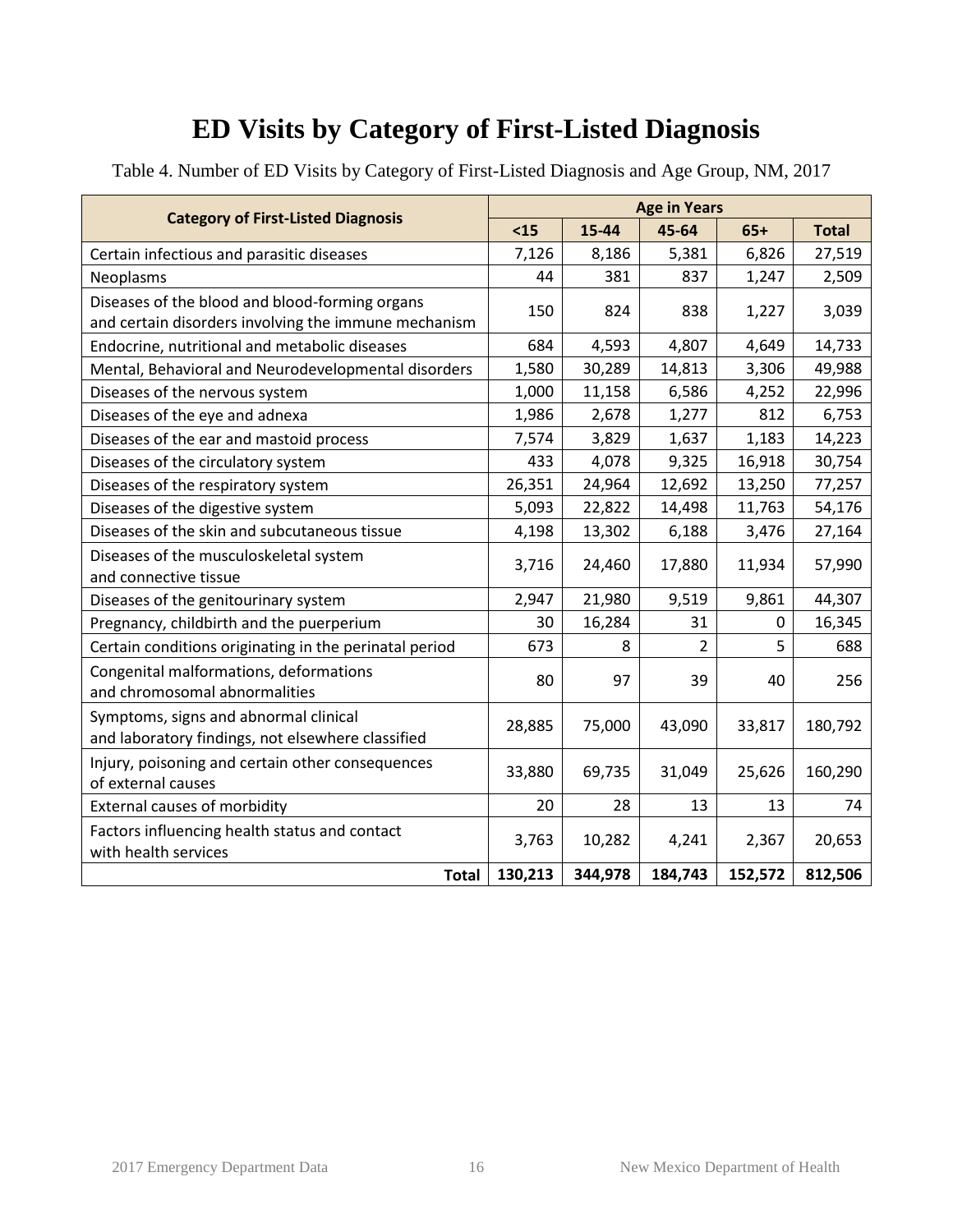|                                                                                            |         | <b>Age in Years</b> |         |         |              |  |  |  |
|--------------------------------------------------------------------------------------------|---------|---------------------|---------|---------|--------------|--|--|--|
| <b>Category of First-Listed Diagnosis</b>                                                  | $15$    | 15-44               | 45-64   | $65+$   | <b>Total</b> |  |  |  |
| Certain infectious and parasitic diseases                                                  | 174.9   | 100.3               | 102.7   | 192.2   | 130.9        |  |  |  |
| Neoplasms                                                                                  | 1.1     | 4.7                 | 16.0    | 35.1    | 11.9         |  |  |  |
| Diseases of the blood and blood-forming organs                                             | 3.7     | 10.1                | 16.0    | 34.6    | 14.5         |  |  |  |
| and certain disorders involving the immune mechanism                                       |         |                     |         |         |              |  |  |  |
| Endocrine, nutritional and metabolic diseases                                              | 16.8    | 56.3                | 91.8    | 130.9   | 70.1         |  |  |  |
| Mental, Behavioral and Neurodevelopmental disorders                                        | 38.8    | 371.1               | 282.8   | 93.1    | 237.8        |  |  |  |
| Diseases of the nervous system                                                             | 24.5    | 136.7               | 125.7   | 119.8   | 109.4        |  |  |  |
| Diseases of the eye and adnexa                                                             | 48.8    | 32.8                | 24.4    | 22.9    | 32.1         |  |  |  |
| Diseases of the ear and mastoid process                                                    | 185.9   | 46.9                | 31.2    | 33.3    | 67.6         |  |  |  |
| Diseases of the circulatory system                                                         | 10.6    | 50.0                | 178.0   | 476.5   | 146.3        |  |  |  |
| Diseases of the respiratory system                                                         | 646.9   | 305.8               | 242.3   | 373.2   | 367.4        |  |  |  |
| Diseases of the digestive system                                                           | 125.0   | 279.6               | 276.7   | 331.3   | 257.7        |  |  |  |
| Diseases of the skin and subcutaneous tissue                                               | 103.1   | 163.0               | 118.1   | 97.9    | 129.2        |  |  |  |
| Diseases of the musculoskeletal system<br>and connective tissue                            | 91.2    | 299.7               | 341.3   | 336.1   | 275.8        |  |  |  |
| Diseases of the genitourinary system                                                       | 72.3    | 269.3               | 181.7   | 277.7   | 210.7        |  |  |  |
| Pregnancy, childbirth and the puerperium                                                   | 0.7     | 199.5               | 0.6     | 0.0     | 93.5         |  |  |  |
| Certain conditions originating in the perinatal period                                     | 16.5    | 0.1                 | 0.0     | 0.1     | 3.3          |  |  |  |
| Congenital malformations, deformations<br>and chromosomal abnormalities                    | 2.0     | 1.2                 | 0.7     | 1.1     | 1.2          |  |  |  |
| Symptoms, signs and abnormal clinical<br>and laboratory findings, not elsewhere classified | 709.1   | 918.9               | 822.5   | 952.4   | 859.9        |  |  |  |
| Injury, poisoning and certain other consequences<br>of external causes                     | 831.7   | 854.4               | 592.7   | 721.7   | 762.4        |  |  |  |
| External causes of morbidity                                                               | 0.5     | 0.3                 | 0.2     | 0.4     | 0.4          |  |  |  |
| Factors influencing health status and contact<br>with health services                      | 92.4    | 126.0               | 81.0    | 66.7    | 98.2         |  |  |  |
| <b>Total</b>                                                                               | 3,196.7 | 4,226.5             | 3,526.4 | 4,297.0 | 3,864.4      |  |  |  |

<span id="page-16-0"></span>Table 5. ED Visit Rates by Category of First-Listed Diagnosis and Age Group, NM, 2017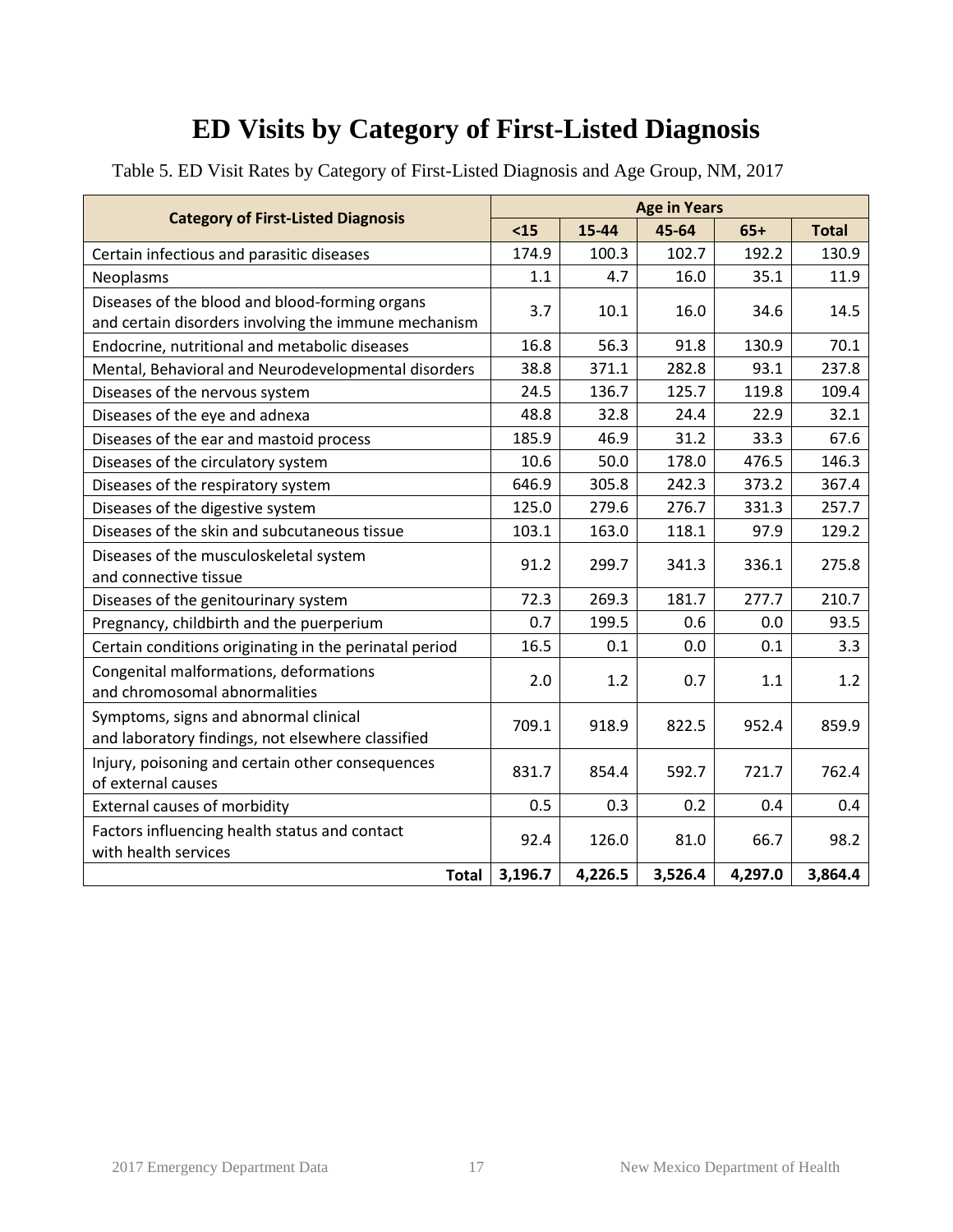<span id="page-17-0"></span>Table 6. Number of ED Visits by Category of First-Listed Diagnosis and Region, NM, 2017

|                                                                                                        | <b>Health Region</b> |           |              |           |           |              |  |
|--------------------------------------------------------------------------------------------------------|----------------------|-----------|--------------|-----------|-----------|--------------|--|
| <b>Category of First-Listed Diagnosis</b>                                                              | <b>NW</b>            | <b>NE</b> | <b>Metro</b> | <b>SE</b> | <b>SW</b> | <b>Total</b> |  |
| Certain infectious and parasitic diseases                                                              | 2,781                | 3,735     | 10,043       | 5,629     | 5,331     | 27,519       |  |
| Neoplasms                                                                                              | 139                  | 407       | 881          | 475       | 607       | 2,509        |  |
| Diseases of the blood and blood-forming organs<br>and certain disorders involving the immune mechanism | 232                  | 361       | 1,098        | 818       | 530       | 3,039        |  |
| Endocrine, nutritional and metabolic diseases                                                          | 1,508                | 2,088     | 5,385        | 3,741     | 2,011     | 14,733       |  |
| Mental, Behavioral and Neurodevelopmental disorders                                                    | 5,539                | 8,179     | 22,270       | 6,944     | 7,056     | 49,988       |  |
| Diseases of the nervous system                                                                         | 1,855                | 3,551     | 8,183        | 4,420     | 4,987     | 22,996       |  |
| Diseases of the eye and adnexa                                                                         | 883                  | 894       | 2,609        | 1,265     | 1,102     | 6,753        |  |
| Diseases of the ear and mastoid process                                                                | 1,582                | 1,763     | 4,693        | 3,357     | 2,828     | 14,223       |  |
| Diseases of the circulatory system                                                                     | 1,912                | 4,785     | 11,061       | 5,952     | 7,044     | 30,754       |  |
| Diseases of the respiratory system                                                                     |                      | 11,853    | 23,559       | 16,541    | 15,521    | 77,257       |  |
| Diseases of the digestive system                                                                       | 5,801                | 8,264     | 18,651       | 10,287    | 11,173    | 54,176       |  |
| Diseases of the skin and subcutaneous tissue                                                           |                      | 4,571     | 9,774        | 4,870     | 4,927     | 27,164       |  |
| Diseases of the musculoskeletal system<br>and connective tissue                                        | 5,114                | 8,566     | 24,467       | 10,242    | 9,601     | 57,990       |  |
| Diseases of the genitourinary system                                                                   | 4,328                | 6,084     | 17,427       | 7,728     | 8,740     | 44,307       |  |
| Pregnancy, childbirth and the puerperium                                                               | 1,544                | 1,956     | 5,305        | 3,345     | 4,195     | 16,345       |  |
| Certain conditions originating in the perinatal period                                                 | 78                   | 74        | 254          | 126       | 156       | 688          |  |
| Congenital malformations, deformations<br>and chromosomal abnormalities                                | 27                   | 31        | 108          | 36        | 54        | 256          |  |
| Symptoms, signs and abnormal clinical<br>and laboratory findings, not elsewhere classified             | 17,568               | 25,599    | 82,620       | 26,088    | 28,917    | 180,792      |  |
| Injury, poisoning and certain other consequences<br>of external causes                                 | 18,873               | 24,243    | 60,993       | 27,328    | 28,853    | 160,290      |  |
| <b>External causes of morbidity</b>                                                                    | 4                    | 4         | 27           | 31        | 8         | 74           |  |
| Factors influencing health status and contact<br>with health services                                  | 1,770                | 3,357     | 6,843        | 3,465     | 5,218     | 20,653       |  |
| <b>Total</b>                                                                                           | 84,343               | 120,365   | 316,251      | 142,688   | 148,859   | 812,506      |  |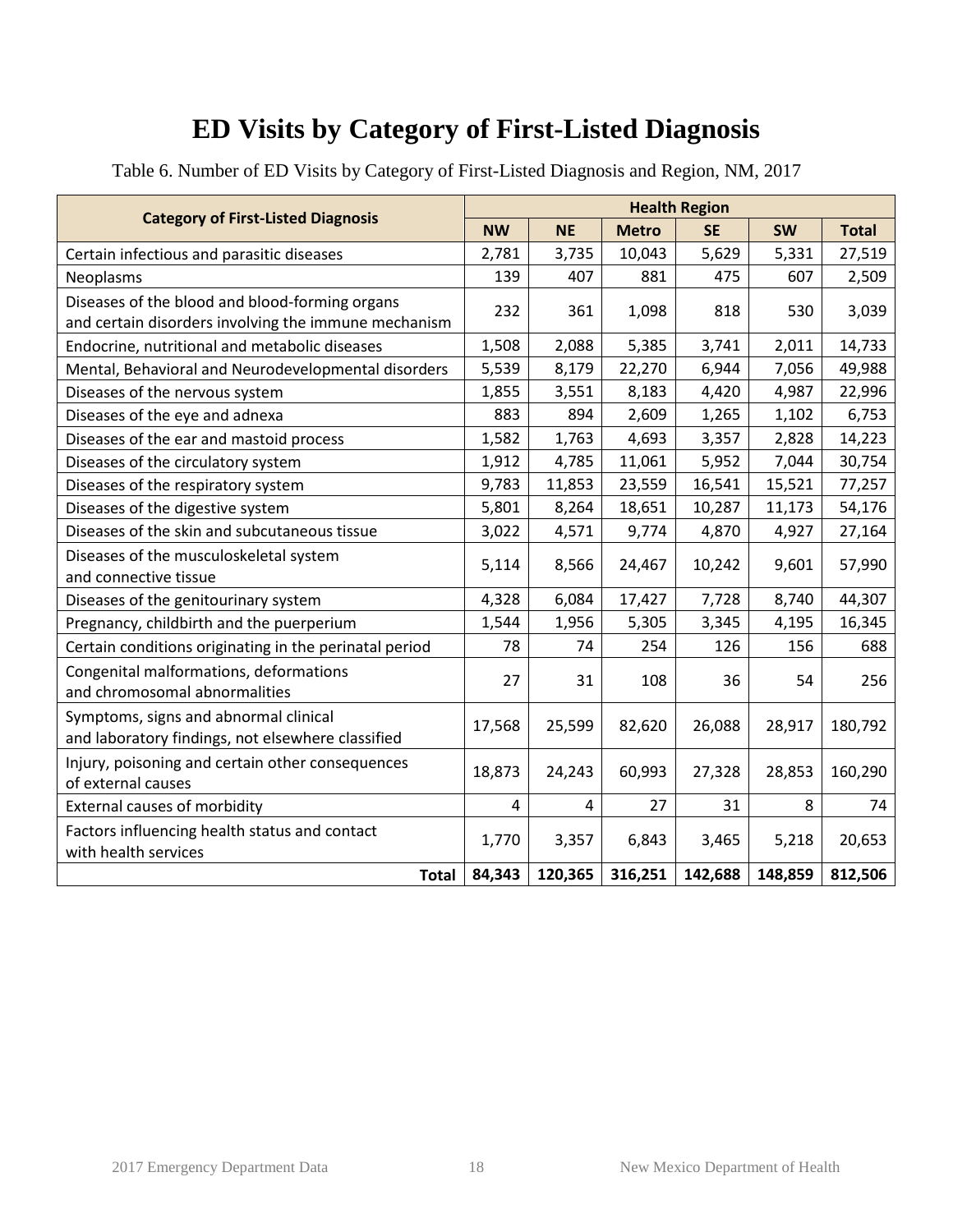<span id="page-18-0"></span>

|  |  |  | Table 7. ED Visit Rates by Category of First-Listed Diagnosis and Region, NM, 2017 |  |
|--|--|--|------------------------------------------------------------------------------------|--|
|  |  |  |                                                                                    |  |

|                                                                                            | <b>Health Region</b> |           |              |           |           |              |  |
|--------------------------------------------------------------------------------------------|----------------------|-----------|--------------|-----------|-----------|--------------|--|
| <b>Category of First-Listed Diagnosis</b>                                                  | <b>NW</b>            | <b>NE</b> | <b>Metro</b> | <b>SE</b> | <b>SW</b> | <b>Total</b> |  |
| Certain infectious and parasitic diseases                                                  | 120.7                | 126.6     | 107.6        | 189.7     | 139.4     | 129.5        |  |
| Neoplasms                                                                                  | 6.0                  | 10.3      | 8.6          | 14.9      | 14.4      | 10.4         |  |
| Diseases of the blood and blood-forming organs                                             |                      |           |              |           |           |              |  |
| and certain disorders involving the immune                                                 | 10.5                 | 10.5      | 11.3         | 27.8      | 13.2      | 13.6         |  |
| mechanism                                                                                  |                      |           |              |           |           |              |  |
| Endocrine, nutritional and metabolic diseases                                              | 67.8                 | 64.4      | 56.5         | 125.4     | 51.5      | 66.9         |  |
| Mental, Behavioral and Neurodevelopmental<br>disorders                                     | 264.7                | 311.8     | 251.9        | 250.6     | 203.9     | 252.8        |  |
| Diseases of the nervous system                                                             | 85.5                 | 123.0     | 88.8         | 159.0     | 137.9     | 110.9        |  |
| Diseases of the eye and adnexa                                                             | 39.1                 | 33.1      | 29.2         | 43.9      | 30.1      | 33.1         |  |
| Diseases of the ear and mastoid process                                                    | 68.4                 | 69.9      | 54.8         | 113.7     | 79.1      | 71.5         |  |
| Diseases of the circulatory system                                                         | 82.5                 | 119.4     | 107.0        | 191.6     | 162.7     | 127.4        |  |
| Diseases of the respiratory system                                                         | 425.3                | 434.0     | 263.5        | 556.5     | 415.3     | 373.0        |  |
| Diseases of the digestive system                                                           | 263.5                | 277.3     | 200.1        | 358.8     | 302.4     | 257.1        |  |
| Diseases of the skin and subcutaneous tissue                                               | 135.1                | 170.5     | 109.4        | 170.6     | 138.2     | 133.6        |  |
| Diseases of the musculoskeletal system                                                     | 231.3                | 284.2     | 263.9        | 358.8     | 261.6     | 275.0        |  |
| and connective tissue                                                                      |                      |           |              |           |           |              |  |
| Diseases of the genitourinary system                                                       | 195.6                | 207.3     | 190.4        | 267.5     | 231.8     | 210.8        |  |
| Pregnancy, childbirth and the puerperium                                                   | 71.0                 | 83.4      | 60.6         | 112.7     | 110.7     | 81.3         |  |
| Certain conditions originating in the perinatal period                                     | 3.2                  | 3.3       | 3.2          | 4.2       | 4.5       | 3.7          |  |
| Congenital malformations, deformations<br>and chromosomal abnormalities                    | 1.2                  | 1.3       | 1.2          | 1.2       | 1.4       | 1.3          |  |
| Symptoms, signs and abnormal clinical<br>and laboratory findings, not elsewhere classified | 782.9                | 888.7     | 909.9        | 900.1     | 785.3     | 867.8        |  |
| Injury, poisoning and certain other consequences<br>of external causes                     | 843.1                | 874.2     | 683.6        | 936.0     | 783.7     | 779.0        |  |
| <b>External causes of morbidity</b>                                                        | 0.2                  | 0.1       | 0.3          | 1.0       | 0.2       | 0.5          |  |
| Factors influencing health status and contact<br>with health services                      | 79.2                 | 130.0     | 76.6         | 119.3     | 144.6     | 101.7        |  |
| <b>Total</b>                                                                               | 3,776.7              | 4,223.4   | 3,478.5      | 4,903.2   | 4,012.0   | 3,900.6      |  |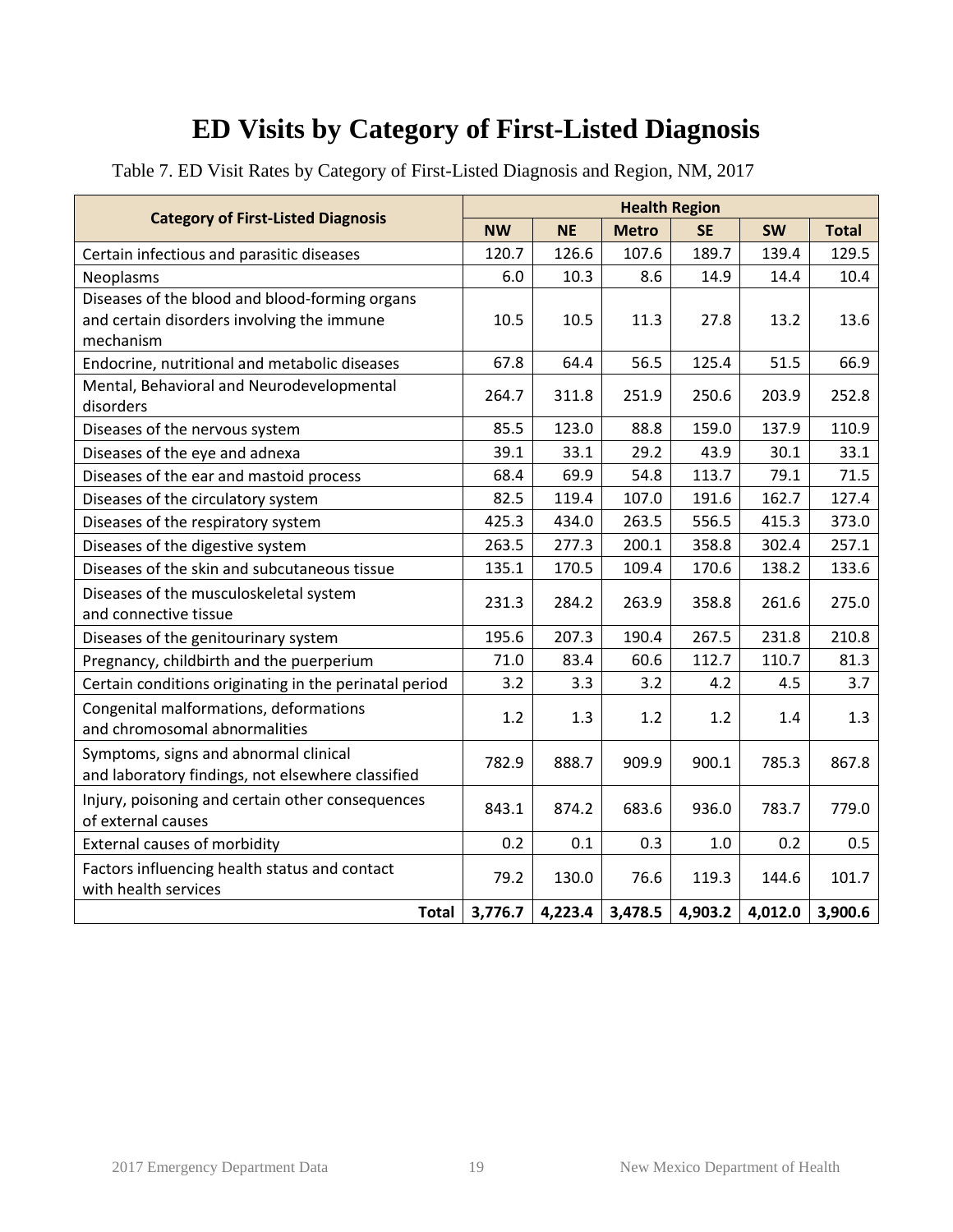#### **Ambulatory Care Sensitive Conditions**



<span id="page-19-1"></span><span id="page-19-0"></span>Figure 9. Rates for Acute ACSC by Health Region, NM, 2015-2017

<span id="page-19-2"></span>Figure 10. Rates for Chronic ACSC by Health Region, NM, 2015-2017